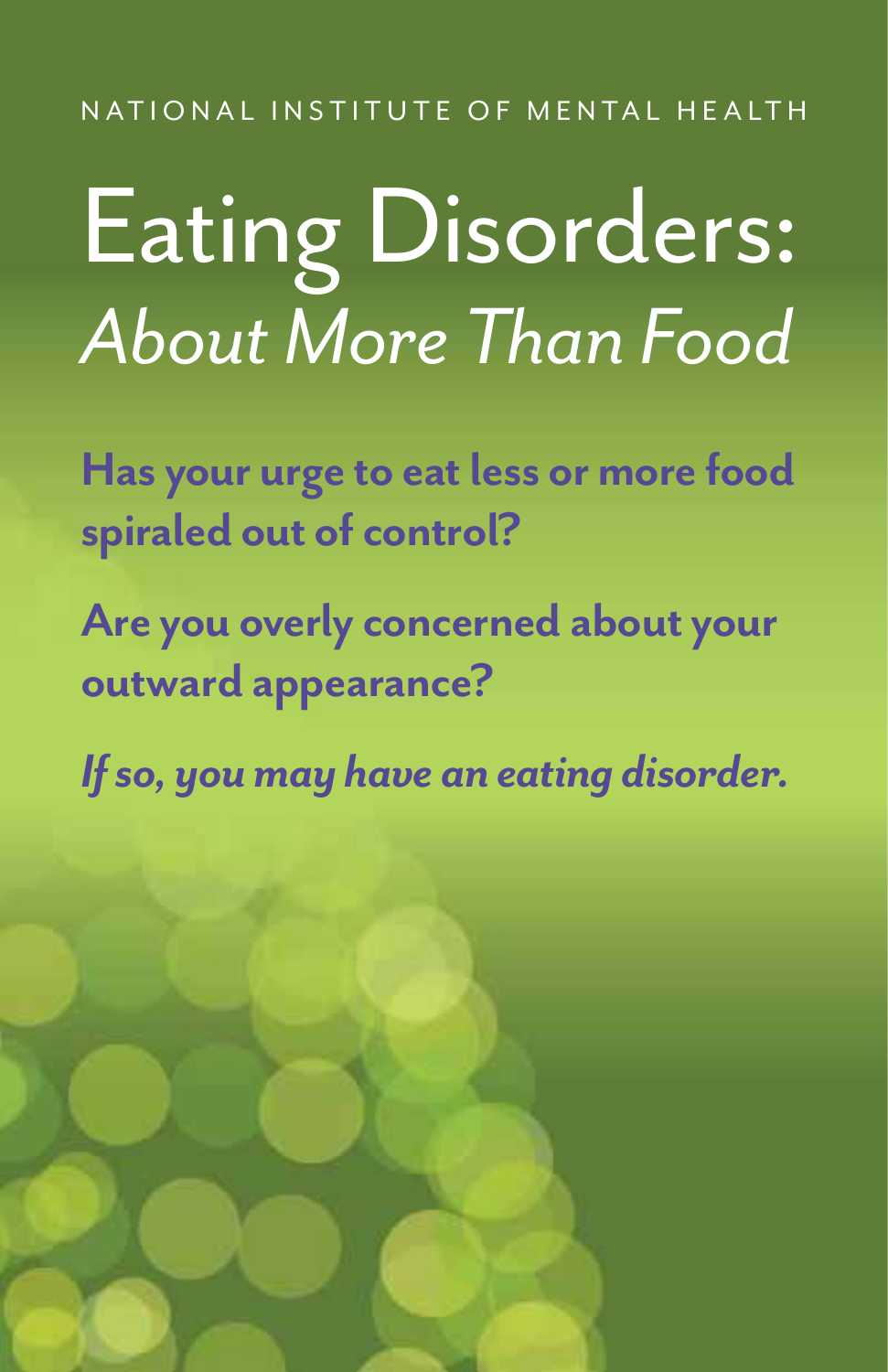## **What are eating disorders?**

The eating disorders anorexia nervosa, bulimia nervosa, and binge-eating disorder, and their variants, all feature serious disturbances in eating behavior and weight regulation. They are associated with a wide range of adverse psychological, physical, and social consequences. A person with an eating disorder may start out just eating smaller or larger amounts of food, but at some point, their urge to eat less or more spirals out of control. Severe distress or concern about body weight or shape, or extreme efforts to manage weight or food intake, also may characterize an eating disorder.

Eating disorders are real, treatable medical illnesses. They frequently coexist with other illnesses such as depression, substance abuse, or anxiety disorders. Other symptoms can become life-threatening if a person does not receive treatment, which is reflected by anorexia being associated with the highest mortality rate of any psychiatric disorder.

Eating disorders affect both genders, although rates among women and girls are 2½ times greater than among men and boys. Eating disorders frequently appear during the teen years or young adulthood but also may develop during childhood or later in life.

## **What are the different types of eating disorders?**

#### *Anorexia nervosa*

Many people with anorexia nervosa see themselves as overweight, even when they are clearly underweight. Eating, food, and weight control become obsessions. People with anorexia nervosa typically weigh themselves repeatedly, portion food carefully, and eat very small quantities of only certain foods. Some people with anorexia nervosa also may engage in binge eating followed by extreme dieting, excessive exercise, self-induced vomiting, or misuse of laxatives, diuretics, or enemas.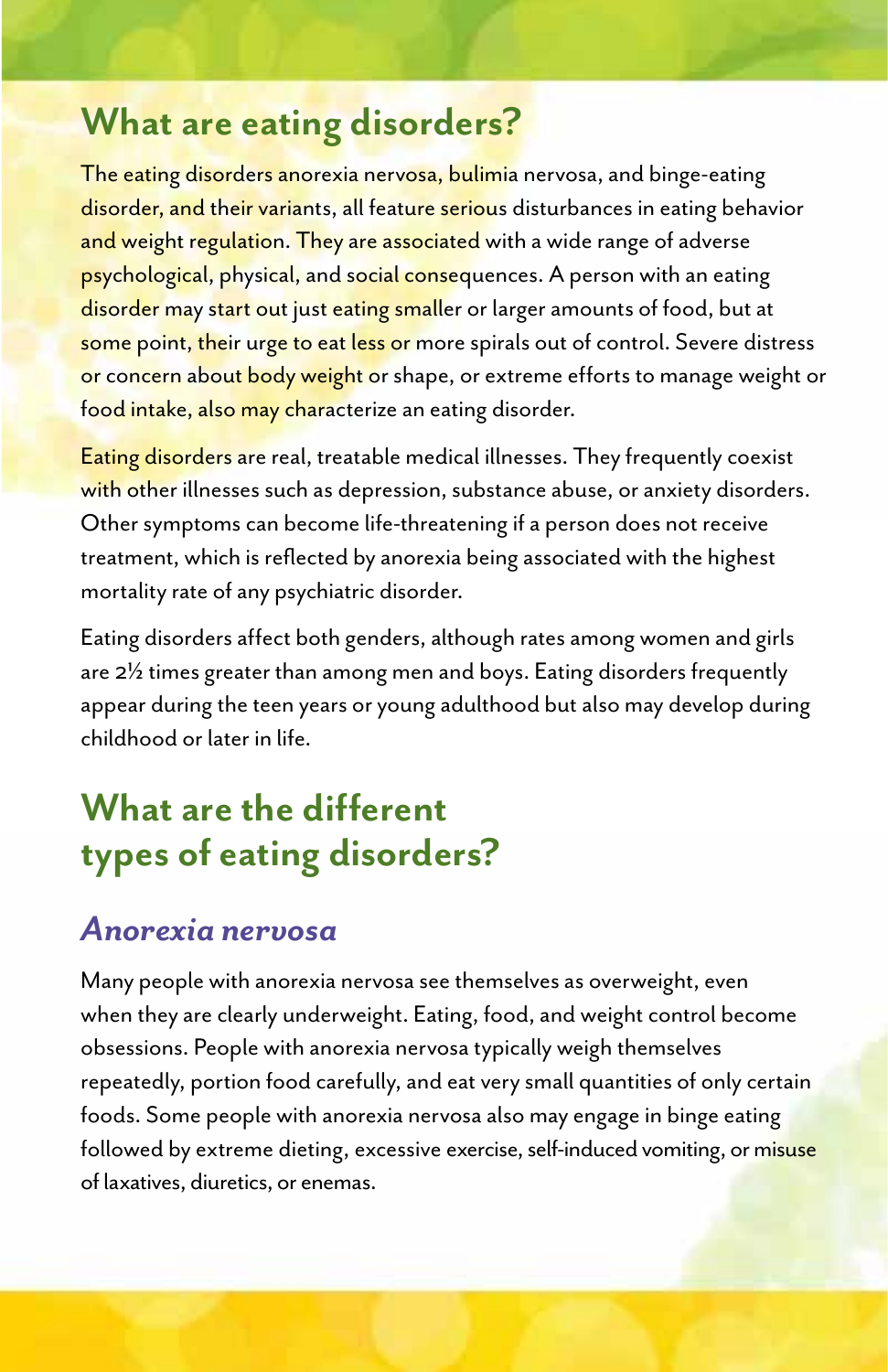Symptoms of anorexia nervosa include:

- ◗ Extremely low body weight
- ◗ Severe food restriction
- ◗ Relentless pursuit of thinness and unwillingness to maintain a normal or healthy weight
- ◗ Intense fear of gaining weight
- ◗ Distorted body image and self-esteem that is heavily influenced by perceptions of body weight and shape, or a denial of the seriousness of low body weight
- ◗ Lack of menstruation among girls and women.

Some who have anorexia nervosa recover with treatment after only one episode. Others get well but have relapses. Still others have a more chronic, or long-lasting, form of anorexia nervosa, in which their health declines as they battle the illness.

Other symptoms and medical complications may develop over time, including:

- ◗ Thinning of the bones (osteopenia or osteoporosis)
- Brittle hair and nails
- ◗ Dry and yellowish skin
- ◗ Growth of fine hair all over the body (lanugo)
- Mild anemia, muscle wasting, and weakness ◗
- Severe constipation ◗
- **I** Low blood pressure, or slowed breathing and pulse
- ◗ Damage to the structure and function of the heart
- Brain damage
- ◗ Multi-organ failure
- Drop in internal body temperature, causing a person to feel cold all the time
- Lethargy, sluggishness, or feeling tired all the time
- Infertility.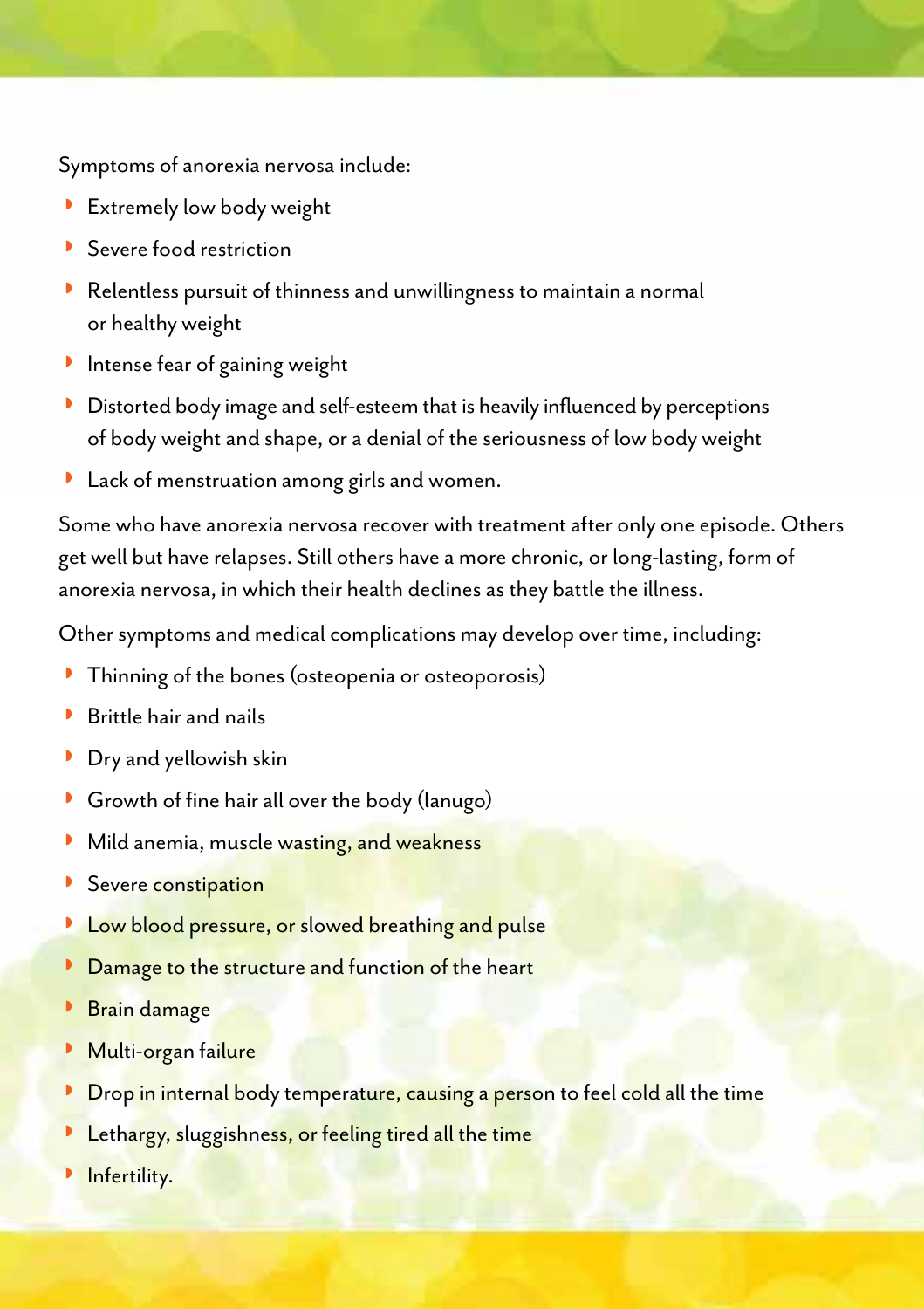#### *Bulimia nervosa*

People with bulimia nervosa have recurrent and frequent episodes of eating unusually large amounts of food and feel a lack of control over these episodes. This binge eating is followed by behavior that compensates for the overeating such as forced vomiting, excessive use of laxatives or diuretics, fasting, excessive exercise, or a combination of these behaviors.

Unlike anorexia nervosa, people with bulimia nervosa usually maintain what is considered a healthy or normal weight, while some are slightly overweight. But like people with anorexia nervosa, they often fear gaining weight, want desperately to lose weight, and are intensely unhappy with their body size and shape. Usually, bulimic behavior is done secretly because it is often accompanied by feelings of disgust or shame. The binge eating and purging cycle can happen anywhere from several times a week to many times a day.

Other symptoms include:

- ◗ Chronically inflamed and sore throat
- Swollen salivary glands in the neck and jaw area
- ◗ Worn tooth enamel, and increasingly sensitive and decaying teeth as a result of exposure to stomach acid
- ◗ Acid reflux disorder and other gastrointestinal problems
- ◗ Intestinal distress and irritation from laxative abuse
- ◗ Severe dehydration from purging of fluids
- ◗ Electrolyte imbalance—too low or too high levels of sodium, calcium, potassium, and other minerals that can lead to a heart attack or stroke.

### *Binge-eating disorder*

People with binge-eating disorder lose control over their eating. Unlike bulimia nervosa, periods of binge eating are not followed by compensatory behaviors like purging, excessive exercise, or fasting. As a result, people with binge-eating disorder often are overweight or obese. People with binge-eating disorder who are obese are at higher risk for developing cardiovascular disease and high blood pressure. They also experience guilt, shame, and distress about their binge eating, which can lead to more binge eating.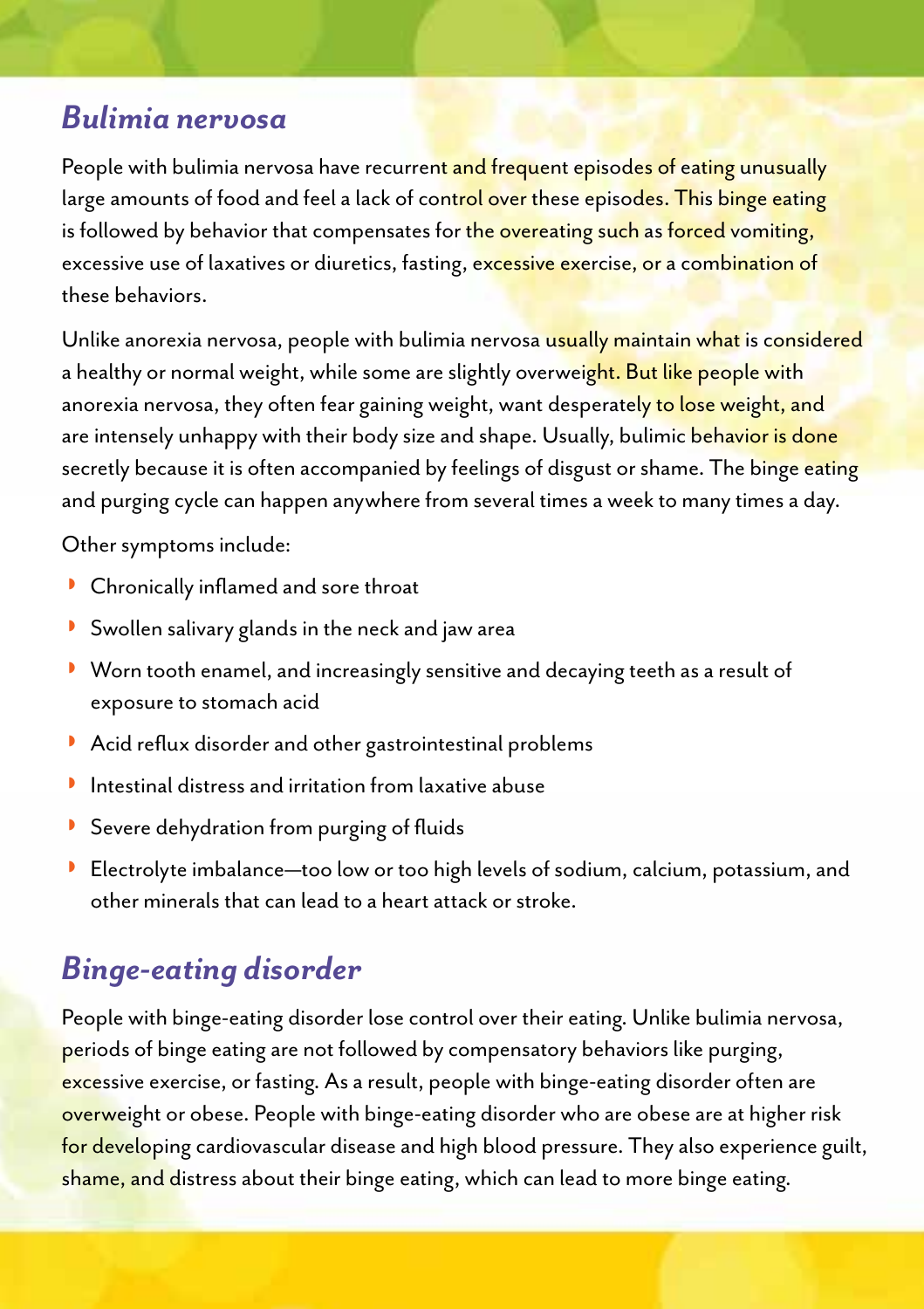## **How are eating disorders treated?**

Typical treatment goals include restoring adequate nutrition, bringing weight to a healthy level, reducing excessive exercise, and stopping binge eating and purging behaviors. Specific forms of psychotherapy, or talk therapy including a family-based therapy called the Maudsley approach and cognitive behavioral approaches—have been shown to be useful for treating specific eating disorders. Evidence also suggests that antidepressant medications approved by the U.S. Food and Drug Administration may help for bulimia nervosa and also may be effective for treating co-occurring anxiety or depression for other eating disorders.

Treatment plans often are tailored to individual needs and may include one or more of the following:

- ◗ Individual, group, or family psychotherapy
- ◗ Medical care and monitoring
- ◗ Nutritional counseling
- Medications (for example, antidepressants).

Some patients also may need to be hospitalized to treat problems caused by malnutrition or to ensure they eat enough if they are very underweight. Complete recovery is possible

## **What is being done to better understand and treat eating disorders?**

Researchers are finding that eating disorders are caused by a complex interaction of genetic, biological, psychological, and social factors. But many questions still need answers. Researchers are studying questions about behavior, genetics, and brain function to better understand risk factors, identify biological markers, and develop specific psychotherapies and medications that can target areas in the brain that control eating behavior. Brain imaging and genetic studies may provide clues for how each person may respond to specific treatments for these medical illnesses. Ongoing efforts also are aimed at developing and refining strategies for preventing and treating eating disorders among adolescents and adults.